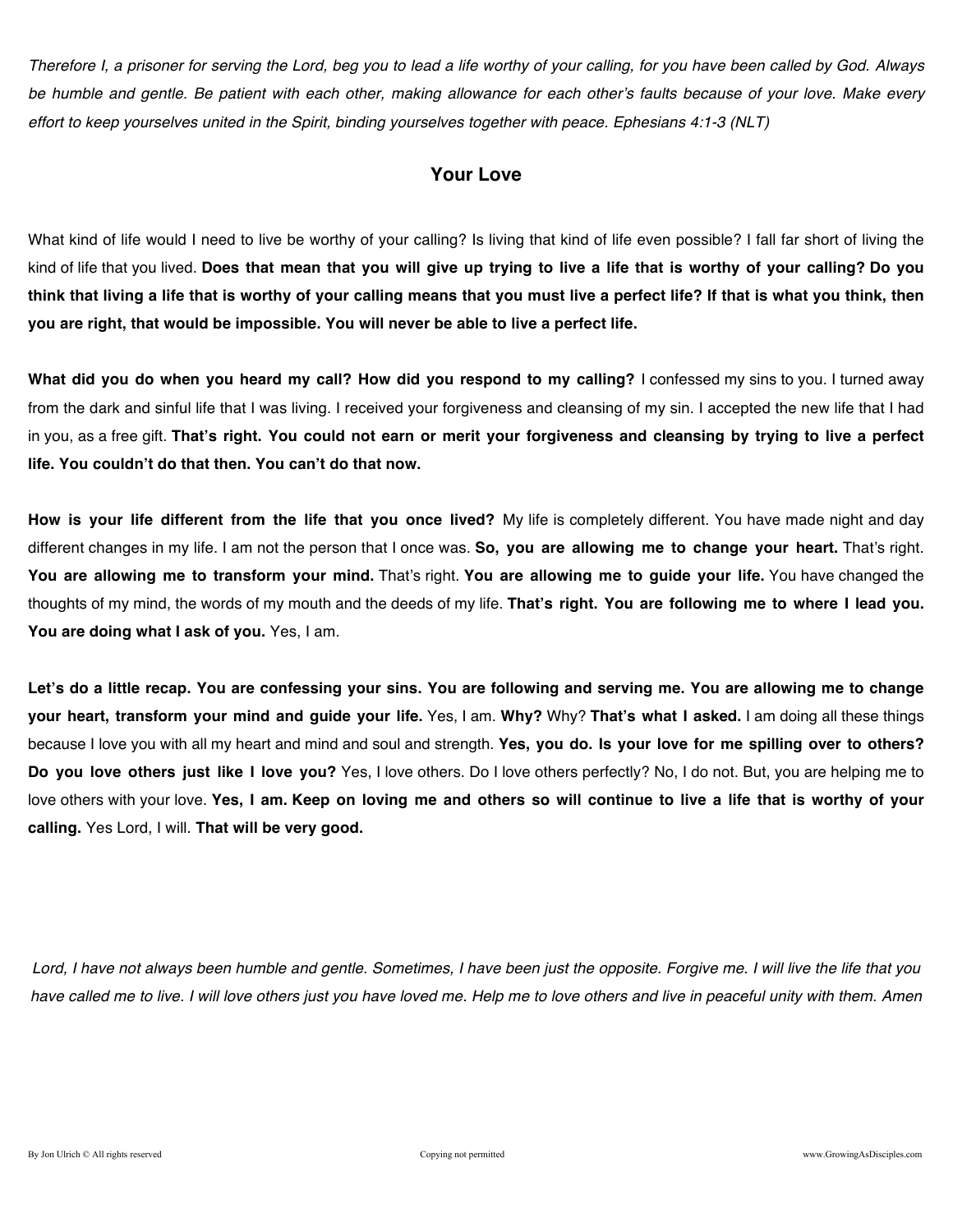## **Discipleship** *Worthy Of The Calling*

As a prisoner for the Lord, then, I urge you to live a life worthy of the calling you have received. Be completely humble and gentle; be patient, bearing with one another in love. Make every effort to keep the unity of the Spirit through the bond of peace.

NIV Ephesians 4:1-3

# **Discipleship** *Worthy Of Your Calling*

Therefore I, a prisoner for serving the Lord, beg you to lead a life worthy of your calling, for you have been called by God. Always be humble and gentle. Be patient with each other, making allowance for each other's faults because of your love. Make every effort to keep yourselves united in the Spirit, binding yourselves together with peace.

NLT Ephesians 4:1-3

## **Discipleship** *Worthy Of The Calling*

I therefore, the prisoner in the Lord, beg you to lead a life worthy of the calling to which you have been called, with all humility and gentleness, with patience, bearing with one another in love, making every effort to maintain the unity of the Spirit in the bond of peace.

NRSV Ephesians 4:1-3

### **Discipleship** *Worthy Of The Calling*

I THEREFORE, the prisoner for the Lord, appeal to *and* beg you to walk (lead a life) worthy of the [divine] calling to which you have been called [with behavior that is a credit to the summons to God's service, Living as becomes you] with complete lowliness of mind (humility) and meekness (unselfishness, gentleness, mildness), with patience, bearing with one another *and* making allowances because you love one another. Be eager *and* strive earnestly to guard *and* keep the harmony *and* oneness of [and produced by] the Spirit in the binding power of peace.

AMP Ephesians 4:1-3

# **Discipleship** *Worthy Of The Calling*

Therefore I, the prisoner of the Lord, implore you to walk in a manner worthy of the calling with which you have been called, with all humility and gentleness, with patience, showing tolerance for one another in love, being diligent to preserve the unity of the Spirit in the bond of peace.

NASB Ephesians 4:1-3

 **Discipleship** *Worthy Of The Calling*

I therefore, a prisoner for the Lord, urge you to walk in a manner worthy of the calling to which you have been called, with all humility and gentleness, with patience, bearing with one another in love, eager to maintain the unity of the Spirit in the bond of peace.

ESV Ephesians 4:1-3

 **Discipleship** *Worthy Of The Calling*

I, therefore, the prisoner of the Lord, beseech you to walk worthy of the calling with which you were called, with all lowliness and gentleness, with longsuffering, bearing with one another in love, endeavoring to keep the unity of the Spirit in the bond of peace.

### NKJV Ephesians 4:1-3

 **Discipleship** *Get Out There And Walk*

In light of all this, here's what I want you to do. While I'm locked up here, a prisoner for the Master, I want you to get out there and walk—better yet, run!—on the road God called you to travel. I don't want any of you sitting around on your hands. I don't want anyone strolling off, down some path that goes nowhere. And mark that you do this with humility and discipline—not in fits and starts, but steadily, pouring yourselves out for each other in acts of love, alert at noticing differences and quick at mending fences.

### MSGEphesians 4:1-3

 **Discipleship** *Worthy Of Those Who Have Been Chosen*

I beg you—I, a prisoner here in jail for serving the Lord—to live and act in a way worthy of those who have been chosen for such wonderful blessings as these. Be humble and gentle. Be patient with each other, making allowance for each other's faults because of your love. Try always to be led along together by the Holy Spirit and so be at peace with one another.

TLB Ephesians 4:1-3

 **Discipleship** *The Life To Which God Called You*

I am in prison because I belong to the Lord. God chose you to be his people, so I urge you now to live the life to which God called you. Always be humble, gentle, and patient, accepting each other in love. You are joined together with peace through the Spirit, so make every effort to continue together in this way.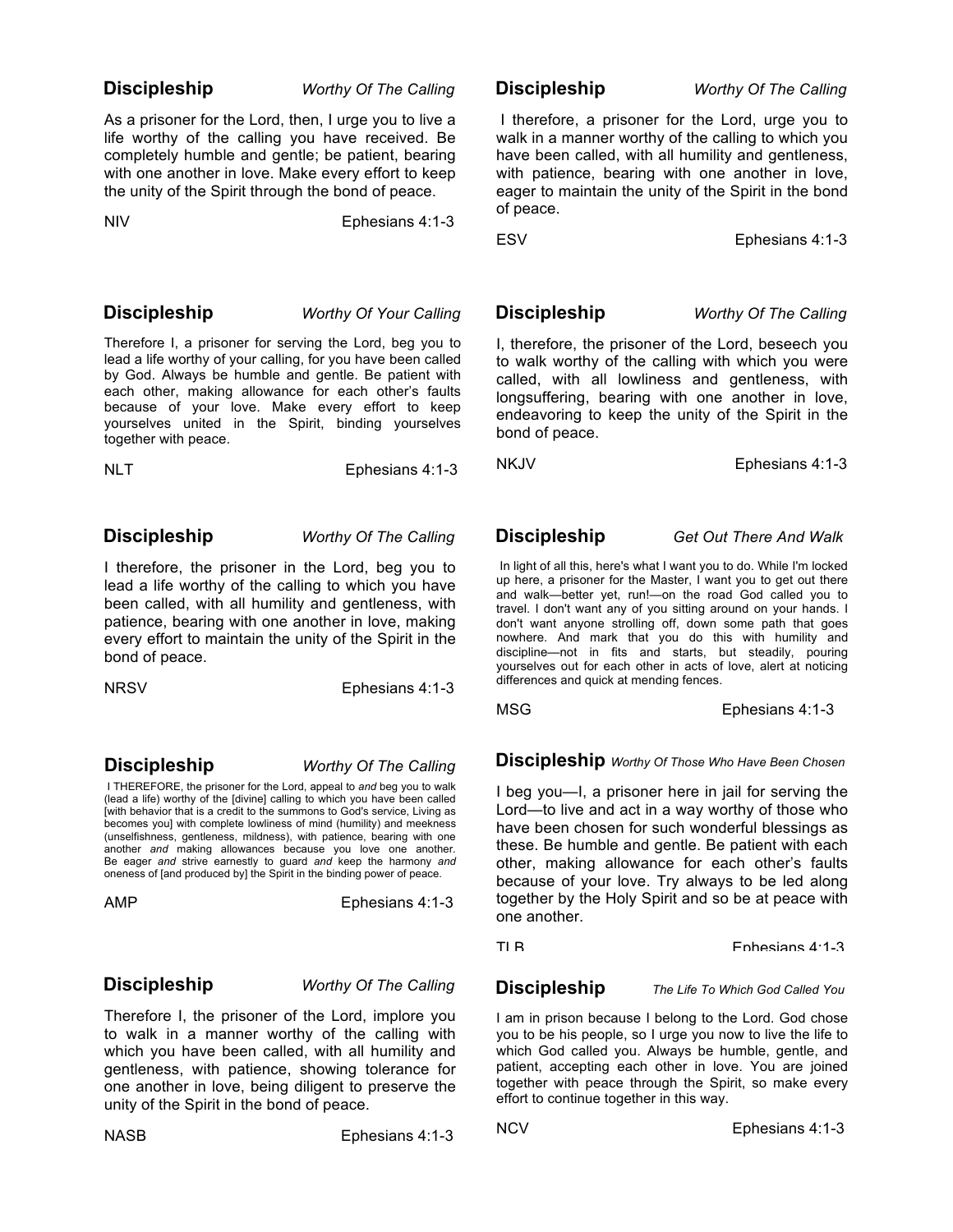# **Worthy Of Your Calling** Year Meek\_\_\_\_ Day \_\_\_\_ Date\_\_\_\_\_\_

**Discipleship** – Ephesians 4:1-3 **In Context:** *Read Ephesians 4*

# **Begin With Prayer:** *Here I am Lord. I Am Listening.*

# **Meditating On God's Word:** *(What is God speaking to your heart?)*

Therefore I, a prisoner for serving the Lord, beg you to lead a life worthy of your calling, for you have been called by God. Always be humble and gentle. Be patient with each other, making allowance for each other's faults because of your love. Make every effort to keep yourselves united in the Spirit, binding yourselves together with peace. Ephesians 4:1-3 (NLT)

# **Considering The Words***: (What words speak to your heart?)*

Therefore I, | a prisoner | for serving | the Lord, | beg you | to lead | a life | worthy of | your calling, | for | you | have been | called | by God. | Always be | humble | and | gentle. | Be patient | with | each other, | making allowance | for | each other's faults | because of | your love. | Make every effort | to keep yourselves | united | in | the Spirit, | binding yourselves | together | with peace. Ephesians 4:1-3 (NLT)  $\_$  , and the set of the set of the set of the set of the set of the set of the set of the set of the set of the set of the set of the set of the set of the set of the set of the set of the set of the set of the set of th

# **Praying The Scripture:** *(What prayer from your heart will you write?)*

Lord, I have not always been humble and gentle. Sometimes, I have been just the opposite. Forgive me. I will live the life that you have called me to live. I will love others just you have loved me. Help me to love others and live in peaceful unity with them. Amen  $\_$  , and the set of the set of the set of the set of the set of the set of the set of the set of the set of the set of the set of the set of the set of the set of the set of the set of the set of the set of the set of th

 $\_$  , and the set of the set of the set of the set of the set of the set of the set of the set of the set of the set of the set of the set of the set of the set of the set of the set of the set of the set of the set of th

### **What It Means:** *(What questions speak to your heart?) (Suggested questions for small group discussion are in bold)* When have you been everything but humble and gentle with others?

 $\_$  , and the set of the set of the set of the set of the set of the set of the set of the set of the set of the set of the set of the set of the set of the set of the set of the set of the set of the set of the set of th  $\_$  , and the set of the set of the set of the set of the set of the set of the set of the set of the set of the set of the set of the set of the set of the set of the set of the set of the set of the set of the set of th  $\_$  , and the set of the set of the set of the set of the set of the set of the set of the set of the set of the set of the set of the set of the set of the set of the set of the set of the set of the set of the set of th  $\_$  , and the set of the set of the set of the set of the set of the set of the set of the set of the set of the set of the set of the set of the set of the set of the set of the set of the set of the set of the set of th  $\_$  , and the set of the set of the set of the set of the set of the set of the set of the set of the set of the set of the set of the set of the set of the set of the set of the set of the set of the set of the set of th  $\_$  , and the set of the set of the set of the set of the set of the set of the set of the set of the set of the set of the set of the set of the set of the set of the set of the set of the set of the set of the set of th  $\_$  , and the set of the set of the set of the set of the set of the set of the set of the set of the set of the set of the set of the set of the set of the set of the set of the set of the set of the set of the set of th  $\_$  , and the set of the set of the set of the set of the set of the set of the set of the set of the set of the set of the set of the set of the set of the set of the set of the set of the set of the set of the set of th

 $\_$  , and the set of the set of the set of the set of the set of the set of the set of the set of the set of the set of the set of the set of the set of the set of the set of the set of the set of the set of the set of th

 $\_$  , and the set of the set of the set of the set of the set of the set of the set of the set of the set of the set of the set of the set of the set of the set of the set of the set of the set of the set of the set of th

 $\_$  , and the set of the set of the set of the set of the set of the set of the set of the set of the set of the set of the set of the set of the set of the set of the set of the set of the set of the set of the set of th

Adoration… \_\_\_\_\_\_\_\_\_\_\_\_\_\_\_\_\_\_\_\_\_\_\_\_\_\_\_\_\_\_\_\_\_\_\_\_\_\_\_\_\_\_\_\_\_\_\_\_\_\_\_\_\_\_\_\_\_\_\_\_\_\_\_\_\_\_\_\_\_\_\_\_\_\_\_\_\_\_\_

Confession... \_\_\_\_\_\_\_\_\_\_\_\_\_\_\_\_\_\_\_\_\_\_\_\_\_\_\_\_\_\_\_\_\_\_\_\_\_\_\_\_\_\_\_\_\_\_\_\_\_\_\_\_\_\_\_\_\_\_\_\_\_\_\_\_\_\_\_\_\_\_\_\_\_\_\_\_\_\_\_ Intercession... \_\_\_\_\_\_\_\_\_\_\_\_\_\_\_\_\_\_\_\_\_\_\_\_\_\_\_\_\_\_\_\_\_\_\_\_\_\_\_\_\_\_\_\_\_\_\_\_\_\_\_\_\_\_\_\_\_\_\_\_\_\_\_\_\_\_\_\_\_\_\_\_\_\_\_\_\_\_\_

 $\_$  , and the set of the set of the set of the set of the set of the set of the set of the set of the set of the set of the set of the set of the set of the set of the set of the set of the set of the set of the set of th

**How are you putting up with the faults of others because you love them?** What faults of yours have others put up with because they love you?

How has the Lord developed patience in you as you have followed and served Him?

When have you seen disunity do harm to the witness and effectiveness of Christ followers?

**How are you making every effort to live in peaceful unity with others?**

**How has the Lord used your love for others to be a witness in the world for Him?**

**Living It Out:** *(What action step is God guiding your heart to take?)*

Love others and live the life that God has called you to live.

**Seeing It Happen:** *(What are you trusting God for in your heart?)*

Have faith that as you love others you will be living the life that God has called you to live.

**Get Ready To Share:** *(What can you share with others from your heart?)*

Share with another person or your small group how you are living the life that God has called you to live.

**Close With Prayer:** *Quiet Yourself Before The Lord*

*Pause And Offer Prayers Of… With An Attitude Of Faith Listen To What The Lord Wants To Say To You*

Petition… \_\_\_\_\_\_\_\_\_\_\_\_\_\_\_\_\_\_\_\_\_\_\_\_\_\_\_\_\_\_\_\_\_\_\_\_\_\_\_\_\_\_\_\_\_\_\_\_\_\_\_\_\_\_\_\_\_\_\_\_\_\_\_\_\_\_\_\_\_\_\_\_\_\_\_\_\_\_\_

Thanksgiving...